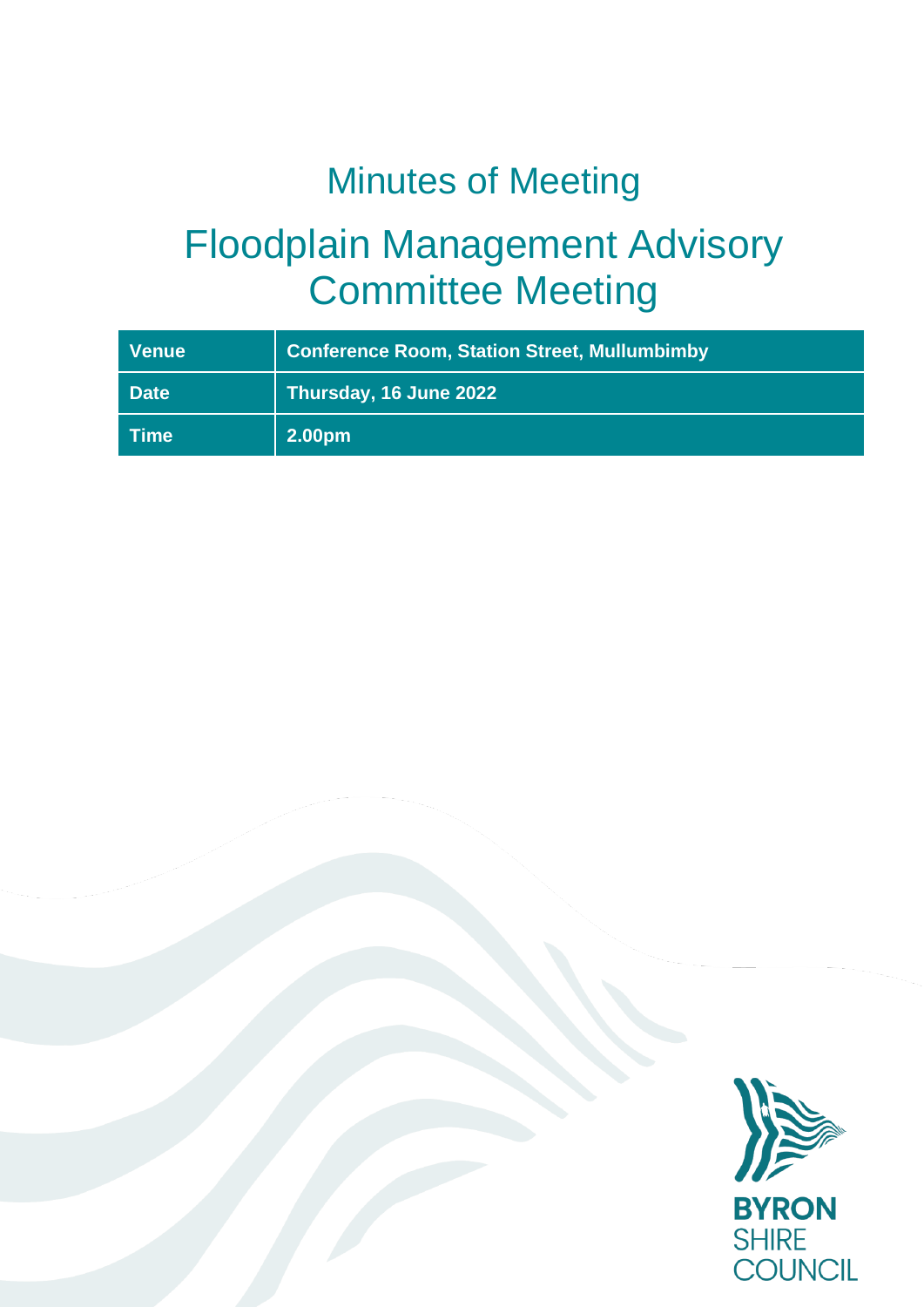FLOODPLAIN MANAGEMENT ADVISORY COMMITTEE MEETING MINUTES 16 JUNE 2022

## **Minutes of the Floodplain Management Advisory Committee Meeting held on Thursday, 16 June 2022**

**File No:** I2022/697

PRESENT: Cr M Lyon (Mayor), Cr D Dey

Staff: James Flockton (Infrastructure Planning Coordinator)

Scott Moffett (Flood and Drainage Engineer)

Shelley Flower (Minute Taker)

Xavier Thacker (Flood and Drainage Engineer)

Rachel Sinclair (GIS Administrator)

Chloe Dowsett (Coast, Biodiversity and Sustainability Coordinator)

Orla Seccull (Coastal and Estuary Officer)

Invited Members: Ben Fitzgibbon (Dept of Planning and Environment)

Community: Karl Allen, Rebecca Brewin, Matthew Lambourne, Steven **Harris** 

*Cr Lyon (Chair) opened the meeting at 2.04pm and acknowledged that the meeting was being held on Bundjalung Country.*

# APOLOGIES:

Cr C Coorey, Phil Holloway, Martin Rose (Dept of Planning and Environment), Chad Ellis (State Emergency Service).

## **Committee Recommendation:**

## **That Council accept the above apologies.**

(Lyon/Lambourne)

*The recommendation was put to the vote and declared carried.*

# DECLARATIONS OF INTEREST – PECUNIARY AND NON-PECUNIARY

There were no declarations of interest.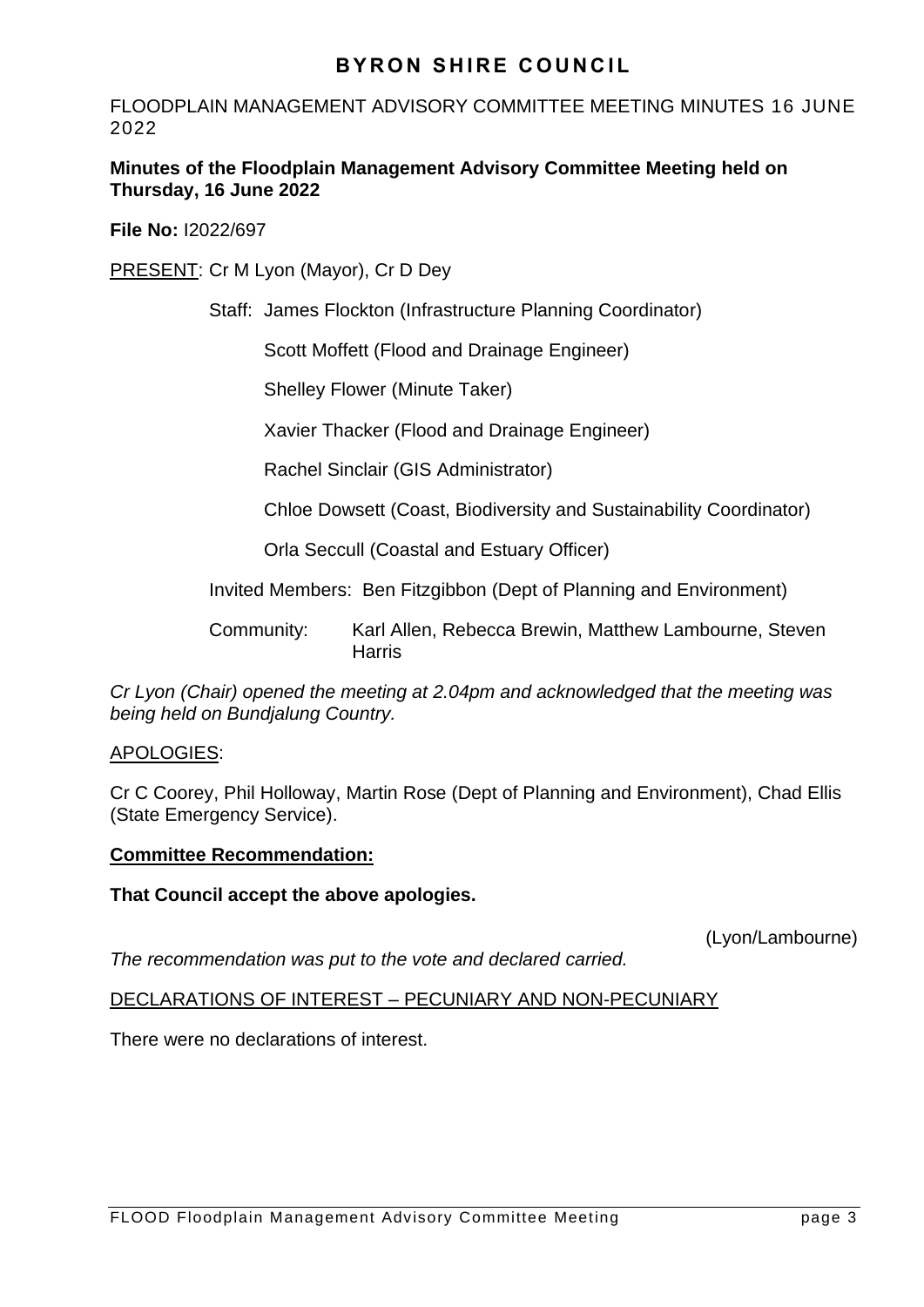FLOODPLAIN MANAGEMENT ADVISORY COMMITTEE MEETING MINUTES 16 JUNE 2022

## **ADOPTION OF MINUTES FROM PREVIOUS MEETINGS**

**Report No. 3.1 Adoption of Minutes from Previous Meeting File No:** I2022/586

#### **Committee Recommendation:**

**That the minutes of the Floodplain Management Advisory Committee Meeting held on 21 April 2022 be confirmed.** 

*The recommendation was put to the vote and declared carried.*

(Dey/Lambourne)

## BUSINESS ARISING FROM PREVIOUS MINUTES

There was no business arising from previous minutes.

## **Committee Recommendation:**

**That the order of business be amended to review Report 4.4 first.**

(Lyon/Lambourne)

*The recommendation was put to the vote and declared carried.*

# **STAFF REPORTS - INFRASTRUCTURE SERVICES**

**Report No. 4.4 Byron Shire Post 2022 Flood Analysis Update File No:** I2022/651

## **Committee Recommendation:**

**That Council notes the report and the Floodplain Management Advisory Committee continue to receive progress reports on the Post 2022 Flood Analysis.**

(Lambourne/Brewin)

*The recommendation was put to the vote and declared carried.*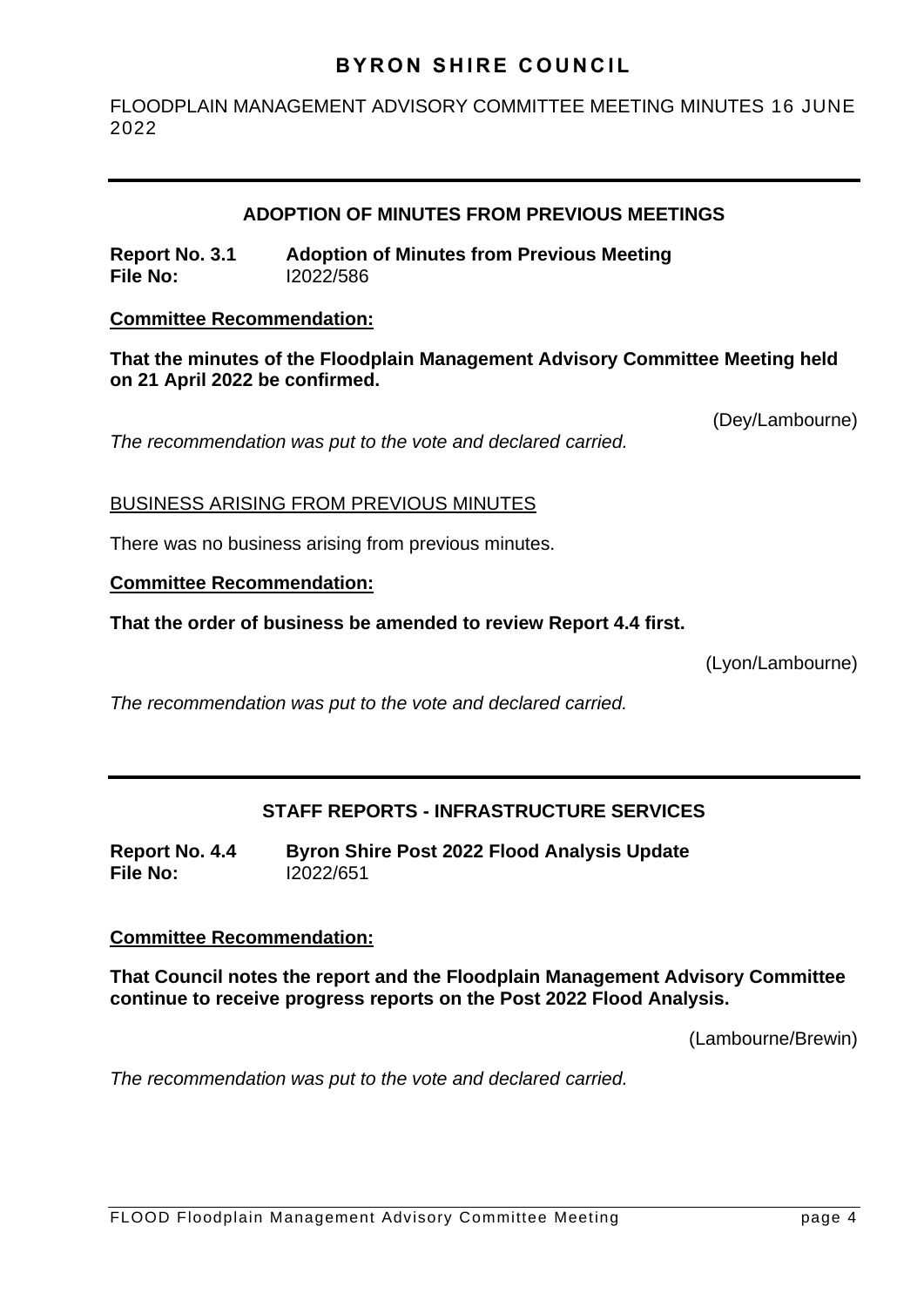FLOODPLAIN MANAGEMENT ADVISORY COMMITTEE MEETING MINUTES 16 JUNE 2022

**Report No. 4.1 Byron Shire Council Flood Risk Management Plan-Actions and Accomplishments File No:** I2022/632

**Committee Recommendation:** 

**That Council note:**

- **1. The current Byron Shire Council Flood Mitigation Program, Attachment 1 (E2022/52007).**
- **2. The Floodplain Management Advisory Committee will hold a workshop in July to re-prioritise the items in Attachment 1.**

(Lyon/Harris)

*The recommendation was put to the vote and declared carried.*

**Report No. 4.2 Byron Bay Drainage Upgrade Project File No:** I2022/633

#### **Committee Recommendation:**

**That Council notes the current progress of the Byron Bay Drainage Strategy and the Floodplain Management Advisory Committee receive a further report with a consultation plan for the project.**

(Lambourne/Harris)

*The recommendation was put to the vote and declared carried.*

**Report No. 4.3 Capricornia Canal and Marshalls Creek File No:** I2022/636

#### **Committee Recommendation:**

**That Council endorse the Floodplain Management Advisory Committee receiving a further report with a proposed scope that includes recommendations received from the committee.**

(Lyon/Lambourne)

*The recommendation was put to the vote and declared carried.*